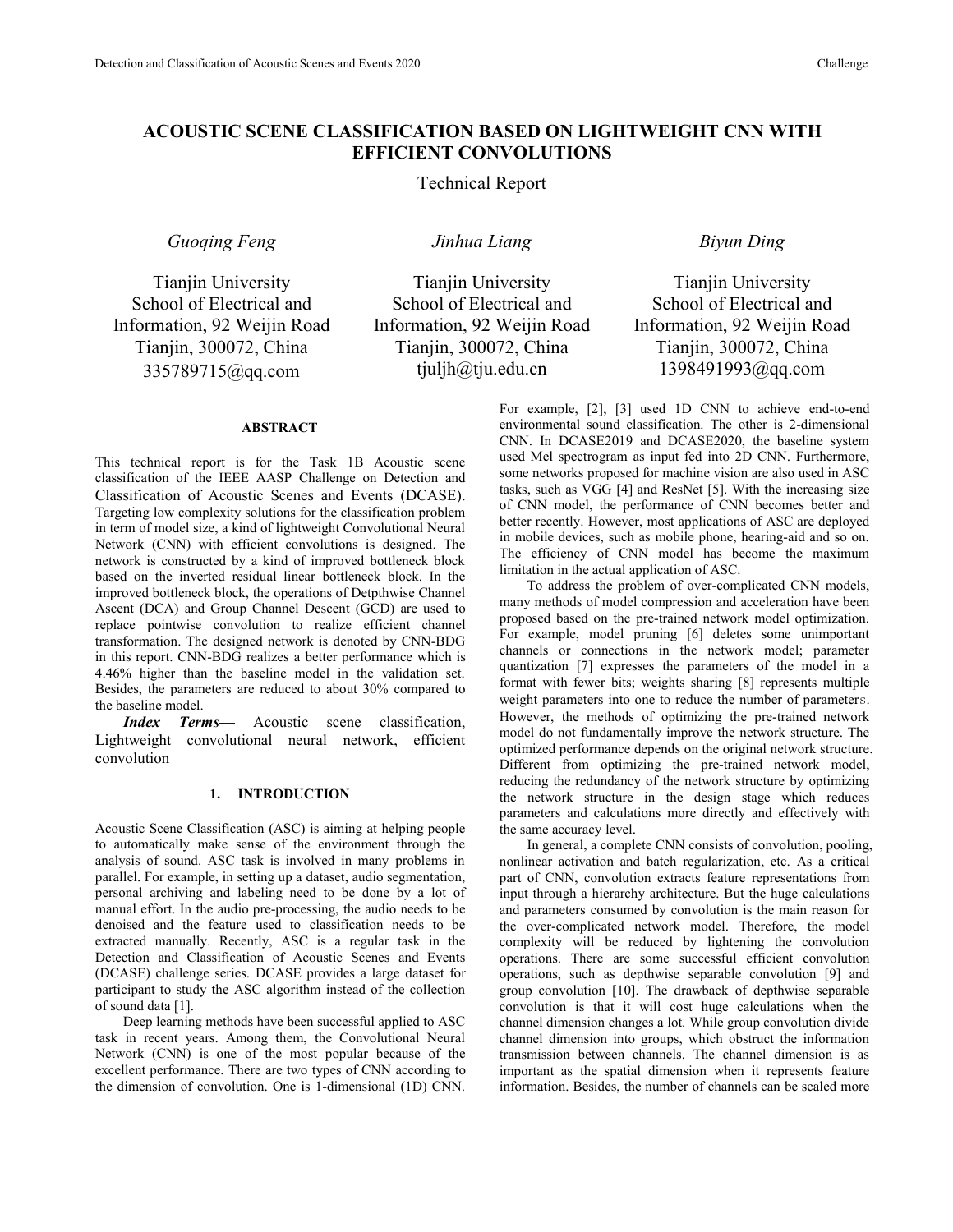flexibly, so it is easier to control the feature richness and network complexity in channel dimension. Generally, channel transformation is realized by pointwise convolution accompanied by huge calculations and parameters. Therefore, a more efficient local channel transformation method including Depthwise Channel Ascent (DCA) and Group Channel Descent (GCD) is used to replace pointwise convolution. In addition, the novel channel transformation method is applied with the inverted residual linear bottleneck block to design an efficient network in this report.

# **2. RELATED WORK**

#### **2.1. Pointwise convolution**

Pointwise convolution firstly proposed by [11] as a universal function approximator for feature extraction on the local patches. Pointwise convolution can increase nonlinear characteristic while maintaining the resolution of input features. Furthermore, it is easy to transform channel with transmitting the information across channels. Sequentially, pointwise convolution is widely used in networks, such as Inceptions[12], [13], MobileNets [9], [14] and so on. However, there is a drawback when pointwise convolution is used to transform channel when designing an efficient network. Pointwise convolution will cost huge calculations and parameters which results it is not completely suitable to an efficient network. For example, when the input and output channel numbers are 64 and 128, the width and height of the feature map are 32, pointwise convolution needs more than 8M FLoating point Operations (FLOPs) and 8k parameters.

#### **2.2. Inverted residual liner bottleneck block**



Figure 1: The structure of inverted residual linear and bottleneck block.

Inverted residual linear bottleneck block is proposed by [14] in MobileNetV2, which inherits the method of depthwise separable convolution to process spatial information and channel information separately. The structure of inverted residual linear bottleneck block is shown in Fig. 1.  $C_{PW1}$  and  $C_{PW2}$  are the output channel number of feature maps after pointwise convolution. In the inverted residual linear bottleneck block, the pointwise convolution is used for channel expansion and channel reduction

to extract rich features and reduce network complexity respectively.

# **3. METHODOLOGY**

#### **3.1. Depthwise channel ascent**

Channel transformation includes channel expansion and channel reduction. In channel expansion, pointwise convolution only considers the spatial features. While Depthwise Channel Ascent (DCA) used to replace pointwise convolution divide the channel expansion into two parts, which not only extracts spatial features but also channel features. The operation of DCA is shown in Fig. 2. In DCA, the pointwise convolution in DCA expands the channel from Cin to E1Cin where E1 is the first expansion coefficient. Then the multiple independent filters in the same channel extract spatial features from the same feature map to further expand the channel. When utilizing spatial features to increase the channel dimension, the implementation of depthwise convolution is referenced and the number of the filter in one channel is changed from 1 to E2 which is the second expansion coefficient. For convenience, it is also denoted as depthwise convolution.



Figure 2: The operation of DCA with expansion coefficients  ${E_1=2, E_2=2}$ .  $\Theta$  represents the pointwise convolution.  $\Theta$ represents the depthwise convolution with the kernel size of 1x1.

# **3.2. Group channel descent**

Pointwise convolution performs global linear transformation between channel in channel reduction. For efficient channel reduction, Group Channel Descent (GCD) firstly reduce the channel feature redundancy in local channel by the operation of channel compression, then a small-scale pointwise convolution is added after channel compression to transmit the information between channel. In the operation of channel compression, the feature maps are firstly divided into some groups, then the pixels at the same spatial position are summed channel-by-channel. The operation of GCD is shown in Fig. 3. The channel dimension is reduced from Cin to Cin/C1, then to Cin/(C1C2). C1 and C2 are the compression coefficients of channel compression and pointwise convolution in GCD.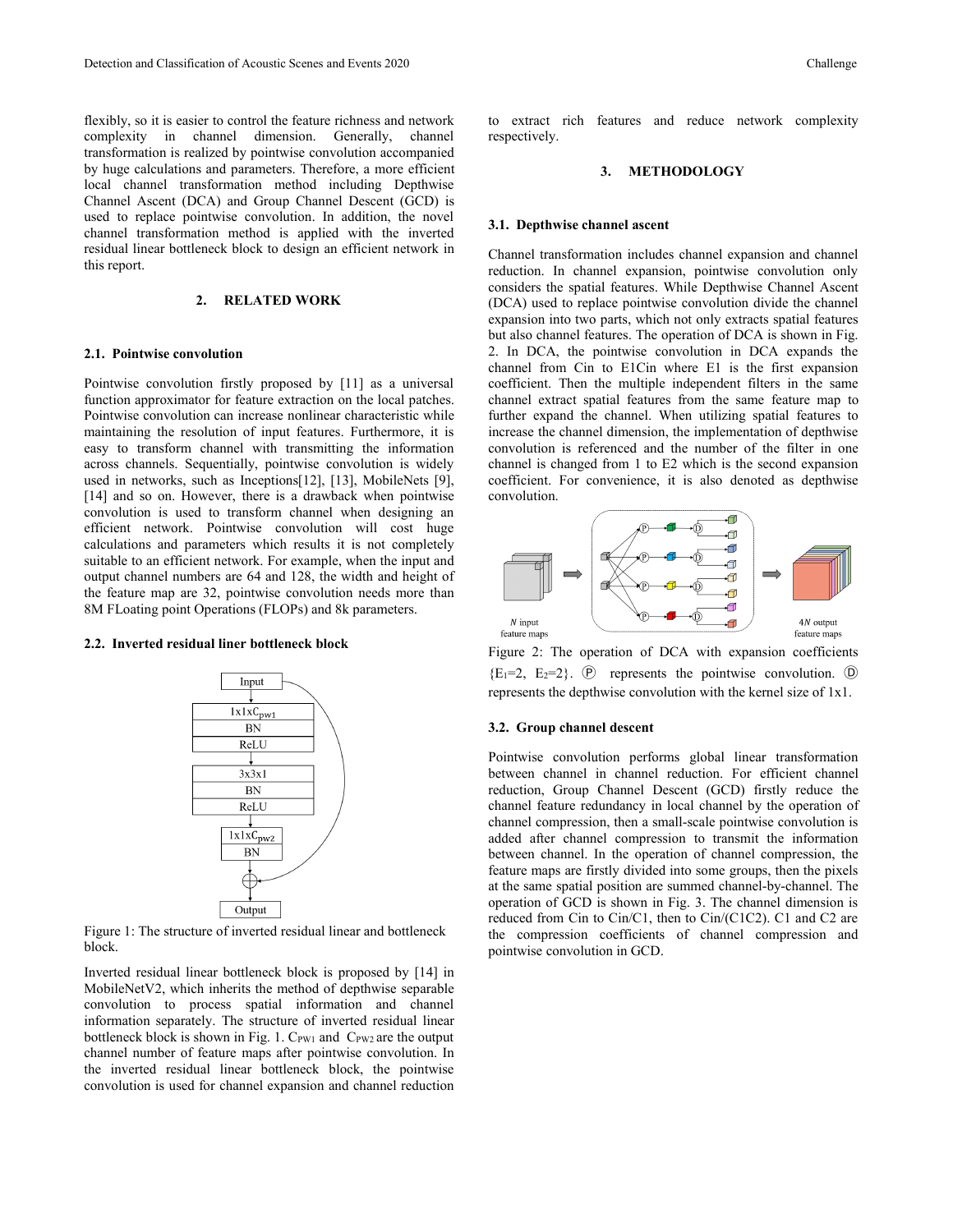

Figure 3: The operation of GCD when compression coefficients  ${C_1=2, C_2=1}$ .

### **3.3. Improved bottleneck block**

The inverted residual linear bottleneck block is an efficient convolutional block which uses depthwise convolution to extract spatial features and pointwise convolutions to extract channel feature. However, channel transformation realized by the pointwise convolution is accompanied by huge calculations and parameters. Therefore, the pointwise convolutions in the inverted residual linear bottleneck are replaced with DCA and GCD to design a more efficient network. The structure of the improved bottleneck block with identity mapping is shown in Fig. 4. The coefficient of channel transformation is set to 6, which is consistent with [14]. When the input channel number is not equal to output channel number or the stride is not 1, there will be a DCA operation in the bypass. Note that both the original inverted residual linear bottleneck block and DCA have depthwise convolution, so only one depthwise convolution is reserved in the improved bottleneck block. The kernel size of depthwise convolution is set to 3x3.



Figure 4: The structure of the improved bottleneck block with identity mapping.

### **3.4. Network architecture**

The CNN constructed by improved bottleneck blocks with DCA and GCD (CNN-BDG) can be divided into four parts, the standard convolution block with channel number of 16, the improved bottleneck blocks with input channel number of 16, the improved bottleneck blocks with input channel number of 32, and the fully connected layer. The improved bottleneck block is repeated 2n times totally. The network architecture with n of 3 is shown in Table1. Besides, in the fully connected layer, dropout operation with drop-rate of 0.3 is used. The operations of batch

| Table 1: The architecture of CNN-BDG with n of 3. |            |
|---------------------------------------------------|------------|
| <b>Operation type</b>                             | Input size |
| Standard Conv 3x3x16                              | 128x512x1  |
| Improved bottleneck block1 1                      | 64x256x16  |
| Improved bottleneck block1 2                      | 32x128x16  |
| Improved bottleneck block1 3                      | 16x64x16   |
| Improved bottleneck block2 1                      | 16x64x16   |
| Improved bottleneck block2 2                      | 8x32x32    |
| Improved bottleneck block2 3                      | 4x16x32    |
| Global average pooling                            | 4x16x32    |
| Fully connection                                  | 1x1x32     |

normalization and Relu6 are used after standard convolution and depthwise convolution.

#### **3.5. Feature extraction**

In the data preprocessing stage, the raw waves with binaural channels are first downmixed to mono. In the extraction process of the Mel spectrum, a Hamming window with a length of 1876 points (corresponding to 40ms) is used, the folding rate is 50%, and the number of Mel filter bank is set to 128 (corresponding to 128 Mel bands). The data format input to CNN is 128x512 single-channel Mel spectrum. The feature fed into the network is normalized by z-score.

#### **3.6. Data augmentation**

The raw waves in the same class are randomly mixed to generate new sound samples, which is consistent with [15]. After mixed, every raw wave generates a new raw wave. The number of train sample in the development dataset is increased from 9185 to 18370.

# **4. EXPERIMENTS AND RESULTS**

#### **4.1. Setup**

All networks are trained 200 epochs by minimizing the cross entropy loss with Adam optimizer. The initial learning rate is set to 0.001 and every 50 epochs decays to the original 0.2. The batch size is set to 16 in training. Model performance after each epoch is evaluated on the validation set, and best performing model is selected according to the validation set.

#### **4.2. Results**

In CNN-BDG, the number of the improved bottleneck block is selected as 6 and 10, which means n equals to 3 and 5 respectively. The results of baseline and CNN-BDGs are shown in Table2. It can be found that the parameters of CNN-BDGs is significantly fewer than the baseline model. CNN-BDG (n=3) requires about 0.3 times as many parameters as the baseline model, while the accuracy is 4.46% higher than the baseline model. The confusion matrix of CNN-BDG (n=3) is shown in Fig. 5. It is worth noted that the accuracies of CNN-BDG ( $n=5$ ), CNN-BDG  $(n=7)$  and CNN-BDG  $(n=9)$  are lower than CNN-BDG  $(n=3)$  while the parameters of them are more than CNN-BDG (n=3). It may be because that more trainable parameters results in overfitting instead of performance improvement.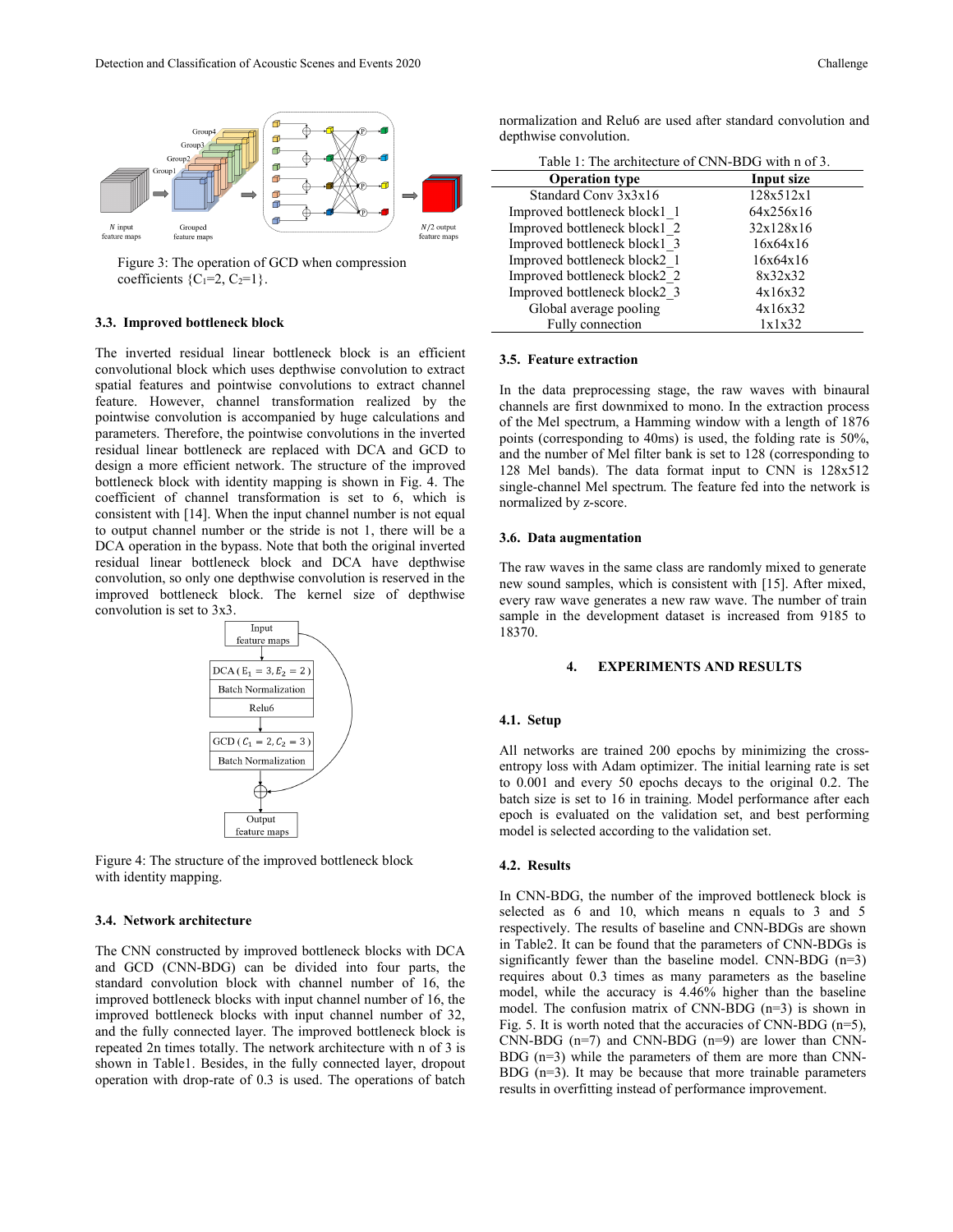Model Parameters Size (KB) Accuracy (%)<br>Baseline 115,219 450.1 87.3 Baseline 115,219 450.1 87.3<br>CNN-BDG (n=3) 35,059 136.9 91.76  $CNN-BDG(n=3)$ CNN-BDG (n=5) 60403 235.9 90.59 CNN-BDG (n=7) 85747 334.9 90.63<br>CNN-BDG (n=9) 111091 433.9 90.20  $CNN-BDG(n=9)$ 

Table 2: The results of networks.

# **5. CONCLUSION**

For low complexity solution for the ASC task, a kind of lightweight CNN is designed with efficient convolutions. The inverted residual linear bottleneck block is selected as the basic convolution block in the designed CNN-BDG. Besides, the pointwise convolutions are replaced with the operations of DCA and GCD to transform channel efficiently. CNN-BDGs realize better performance and requires fewer parameters compared to the baseline model.



Figure 5: The confusion matrix of CNN-BDG with n of 3.